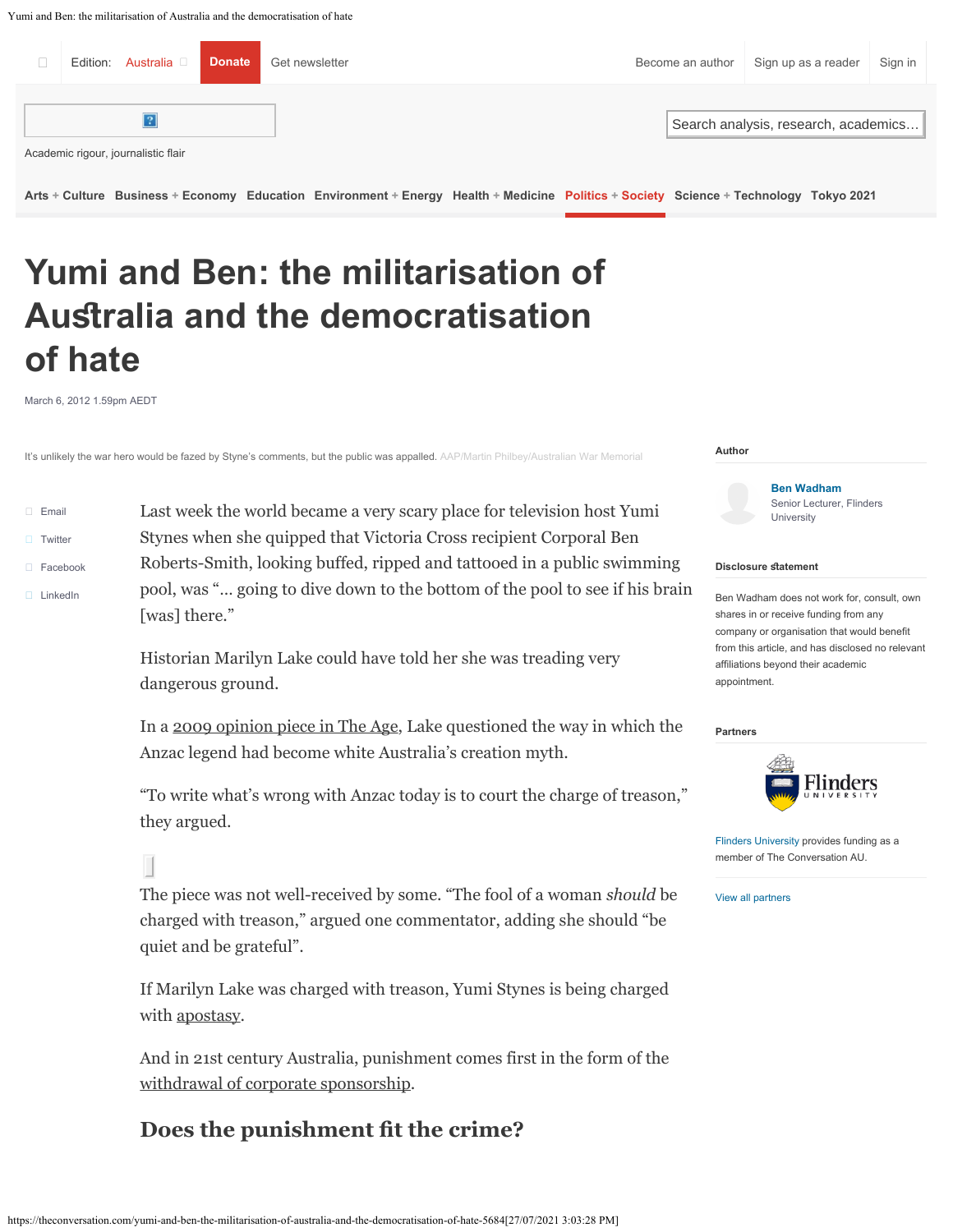The defence of Roberts-Smith was immense. It has included a Facebook site [demanding The Circle be axed](https://www.facebook.com/AxeTheCircle) and hundreds of apoplectic comments on the show's website.

The public reaction was startling – especially for a man who has killed other human beings under the heat of gunfire. Would such comments really unsettle him?

And it was not only vitriolic, and threatening. It was, as one correspondent put it to me "… blatantly and unashamedly racist, mysognistic and seemingly with some level of sustained coordination…" with the terms "ugly slut" and "half-caste bitch" representing relatively modest contributions.

The posters, disproportionately men, many with military and neoconservative connections reflected a level of community and coordination. Strategies included "flooding", and "targeting the sponsors".

The more extreme posts called for nothing less than the termination of the show and the end of Yumi's career. Veteran journalist George Negus suffered relatively minor opprobrium for his quip regarding a "tough man's" capacity "in the sack".

### **The military pedestal**

What is so sacred about this war hero that a careless quip can induce such moral panic and hysterical nationalism?

One commentator on the show's [Facebook site](http://www.facebook.com/CircleTV) posted with similar incredulity:

"Yumi made a comment about this gentleman's looks and how ripped his body was. She did not discredit the ADF, his heroic efforts or Australia's contribution to the war in Afghanistan, Iraq or anywhere else that we have a military presence. People really need to take a deep breath and get some perspective."

The incident, and the commentary present evidence, particularly in the context other online debates, of a recuperative white nationalist Australian masculinity politics.

In January this year journalist Tory Shephard [wrote about men's rights](http://www.thepunch.com.au/articles/i-am-angry-white-man-hear-me-roar/) [extremists](http://www.thepunch.com.au/articles/i-am-angry-white-man-hear-me-roar/) in the article "I am angry white man hear me roar". She described the paradoxical ways these groups compare "feminists, manginas, white knights and other agents of [misandry"](http://en.wikipedia.org/wiki/Misandry) to clansmen, skinheads and neo-Nazis. Her article was swamped by rapacious hate posts.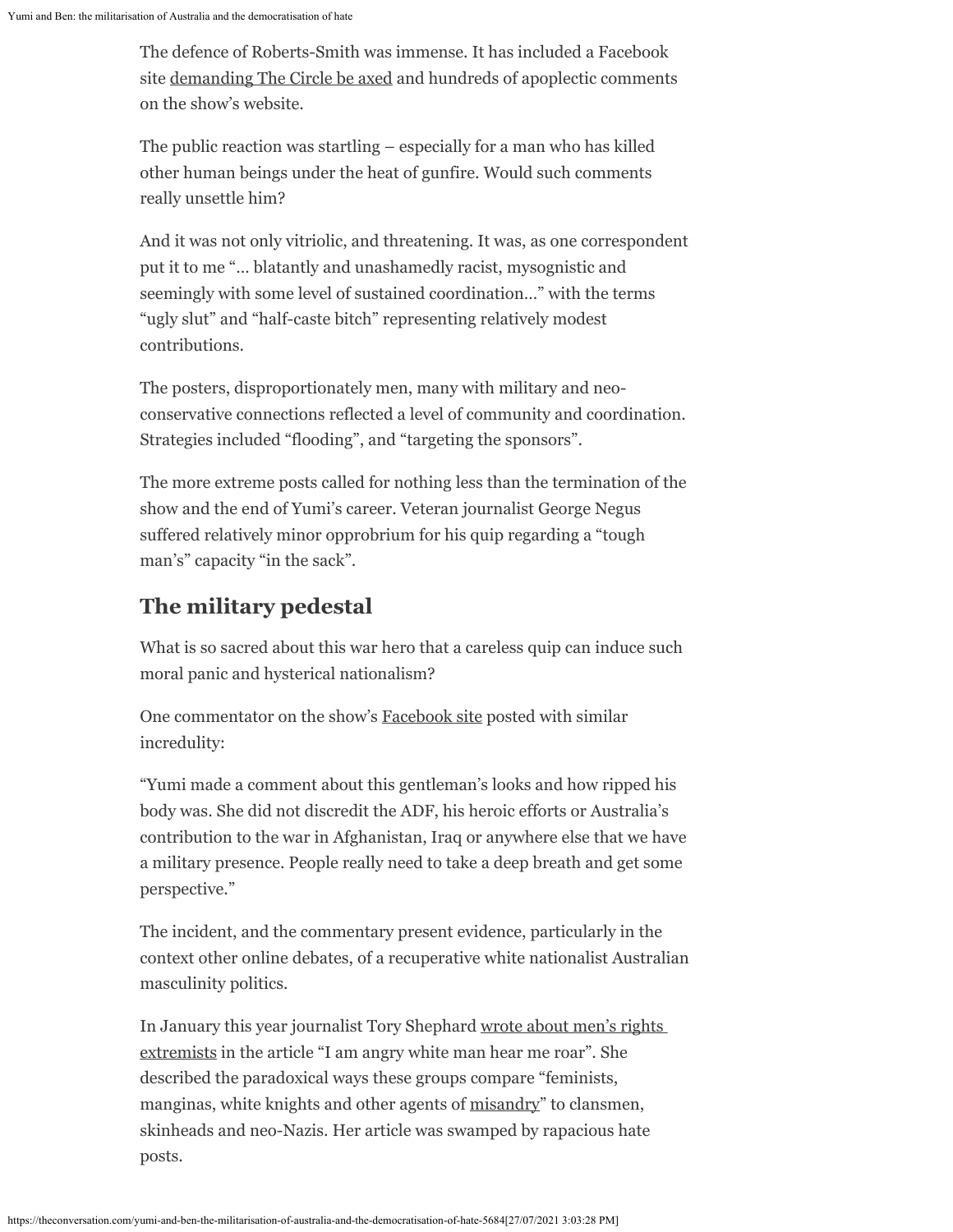# **A martial nation?**

I'd argue, from my research into online commentary over the past two years, that the reaction to Stynes' comments are part of the increasing militarisation of Australian society.

This militarisation, which is of course profoundly white Australian and masculine, has come to justify, indeed legitimise, the views of those who see "their" Australia under threat from "do-good lefties", "feminist conspirators" and the arrival of others by sea.

The other element is the the nature of online commentary.

Elements of the media have always pushed the racial and sexual envelope. Right wing neo-conservative journalist Andrew Bolt was recently successfully brought to account for his [prejudicial reporting on Indigenous](https://theconversation.com/bolt-loses-in-court-but-will-public-condemnation-follow-3597) [affairs.](https://theconversation.com/bolt-loses-in-court-but-will-public-condemnation-follow-3597)

But the result hasn't necessarily slowed enthusiasm for racialised commentary. In response to the incident, the Herald Sun used the frontpage headline "Yumi So Sorry". This refers to Yu-Me So Solly. Me So Solly is the cartoon *The Simpsons* iconic character Krusty the Klown's favorite catchphrase to insult Asian-American people.

It seems that neo-conservative critics believe the gravity of Yumi's careless quip must be met with disproportionate, misogynist and racist sarcasm, through which this mainstream newspaper is complicit.

# **ADF not exempt from hate**

It's worth remembering that in the same week as Yumi made her comments, the Australian public was exposed to the racist, misogynist and homophobic banter of a [military Facebook group](http://www.abc.net.au/news/2012-02-29/racism2c-sexism-rife-on-adf-facebook-group/3860736/?site=sydney).

This stark evidence of the culture of combatants came a day after the Chief of Army Lt General David Morrison addressed the Sydney Institute regarding improving cultural diversity in the ADF. [Lt General Morrison's](http://www.abc.net.au/7.30/content/2012/s3443742.htm) [disgust](http://www.abc.net.au/7.30/content/2012/s3443742.htm) at the commentary was well-regarded on this occasion.

# **Time to ditch the Anzac-worship**

Marilyn Lake's arguments about the cult of the Anzac have a lot of resonance in this remarkable incident.

The key premise of the Anzac legend is that nations and men are made in war. It is an idea that had currency a hundred years ago.